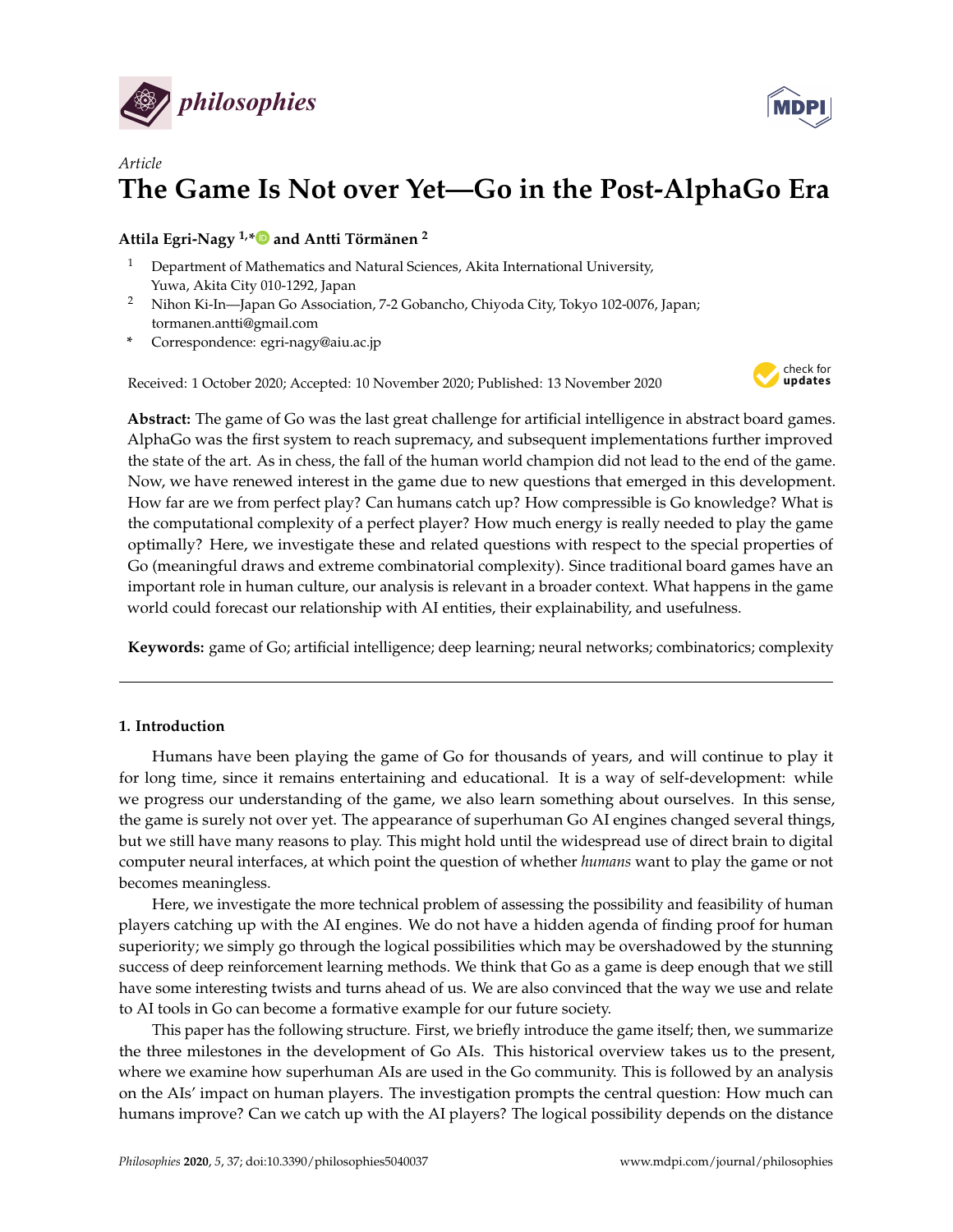of the superhuman AI engines from perfect play. Indirect, circumstantial evidence is sought after for the proximity of perfect play by an empirical study in the next section, where we produce game records of handcrafted AI self-plays. This investigation then leads us to the question: How compressible is Go knowledge? Finally, we conclude our investigation with a positive outlook, based on the new possibilities we now have for improving our understanding of the game.

## **2. The Idea of Go**

Go is a two-person perfect-information game with no random factor. It is played on a grid with black and white stones, with the players taking turns to place one stone at a time on an empty intersection of the grid. Originally, the goal might have been simply to have more stones of one's color on the board than the opponent [\[1\]](#page-13-0) (Appendix B). Stones fully surrounded (that have no empty neighboring intersections) are captured and removed from the board. This is one possible way of getting to place more stones on the board than the opponent, but the more common method is to surround parts of the board with one's stones, making it impossible for the opponent to enter. Therefore, Go is often defined as the game of surrounding territory. The same whole-board position cannot be repeated (ko rule), so games are guaranteed to finish in finite time. Although the stones do not move, the game is very dynamic: any played stone can tip the balance of the forces on the board.

It is interesting that, while the core concept of the game is clear, many interpretations of Go rulesets and scoring methods exist. The winner can be determined by either counting the number of stones, or the sum of a player's stones and the empty intersections they surround, or the sum of the stones a player has captured and the empty intersections their stones surround. While these scoring methods are considerably different, they describe the same game and (with a few exceptions) lead to the same result. The first of these methods is no longer widely in use, but the second method is implemented in the Chinese rules and the third method in the Japanese rules of Go.

#### *Komi*

There is one aspect of the differences in rulesets crucial to our discussion. The *komi* is a compensation given to White for not making the first move. Since the objective of the game is to get more stones on the board than the opponent, it is clear that the player who goes first has an advantage. However, the need for komi was not recognized until the 20th century. Before that, Black's first-move advantage was considered a feature of the game, and the game was made fair by having the players play several games against each other, alternating colors [\[2\]](#page-13-1). Komi was gradually instated in tournament Go when it became necessary to more quickly tell the winner of a match-up in a fair fashion. Values of the komi have historically varied from 2.5 points to 8 points, with 7.5 points under Chinese rules and 6.5 points under Japanese rules being the currently used values.

The komi shows that ultimately we want to define Go as a game in which perfect play gives a draw. In practice, komi is usually not set to an integer value to prevent tied games: this is more about game management and tournament organization than the nature of the game.

#### **3. Go AI Short History**

The development of AIs in Go went through three phases. The first one was dominated by explicitly coding human expertise, the second one by random sampling of games, and now we have deep reinforcement learning.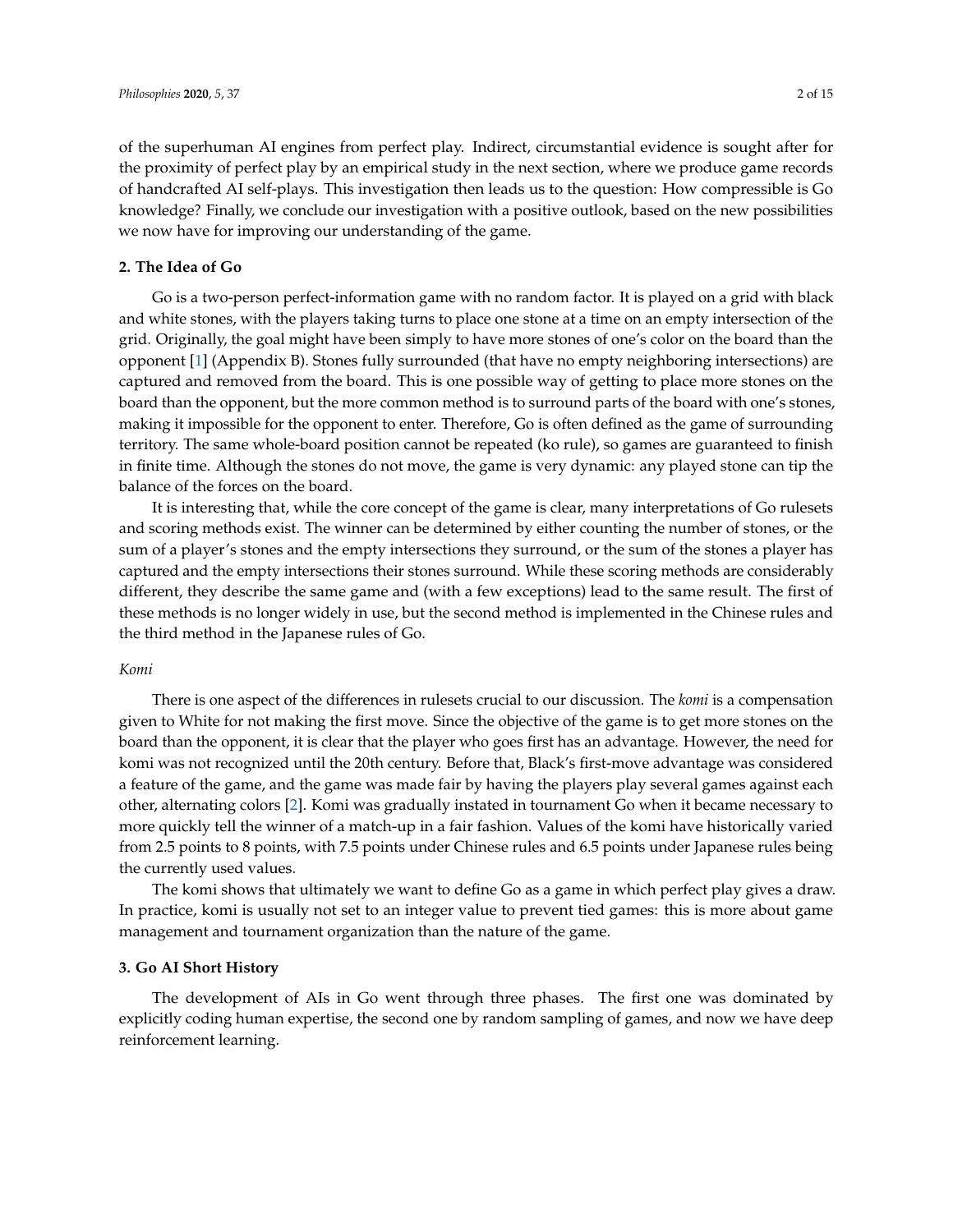#### *3.1. Programming Human Expertise*

Due to the high branching factor of the game tree of Go, using classical AI search is not feasible; it only works for solving local tactical problems [\[3](#page-13-2)[,4\]](#page-13-3). Instead of a tree search, direct coding of high-level human expertise was applied first [\[5\]](#page-13-4). GnuGo is the culmination of this approach; we mention two of its components. It uses pattern matching to select good moves with the help of a database of useful patterns. These encode tactical ideas (see Figure [1\)](#page-2-0) in a convenient human-readable and editable format. Whenever a tactical mistake was found, a corresponding pattern was added, attempting to strengthen the engine. This led to a common problem in knowledge-based systems, colloquially referred as the knowledge acquisition bottleneck. The strict rules represented in the patterns start to interact in unpredictable ways and make the engine play weaker than before. Furthermore, it is difficult to prepare patterns that work for all situations; Figure [2](#page-2-1) shows two examples of a pattern gone wrong. For strategic decisions, an influence function is used, which is similar to calculating the strength of some force field radiated by groups of stones—a mathematical characterization of an intuitive idea.

<span id="page-2-0"></span>

| ? don't care          | Pattern EB707          |                 |  |
|-----------------------|------------------------|-----------------|--|
| . empty               |                        |                 |  |
| X your piece          | $\lfloor ? \rfloor$    |                 |  |
| O my piece            | $\lfloor ? \rfloor$    | Pattern Attack1 |  |
| x your piece or empty | XXO                    |                 |  |
| o my piece or empty   | $ *00$                 | X00?            |  |
| * my next move        | $\vert \ldots \rangle$ | OX              |  |
| -, edge of board      | $\lfloor ? \rfloor$    | $0.*?$          |  |
| + corner of board     |                        | ? . ??          |  |

<span id="page-2-1"></span>**Figure 1.** Patterns in GnuGo are stored in text files. These are two examples with explanation on the left. The first example is about blocking a possible incursion. The second is a standard tactical move, a net. The configuration on the right is a possible match for the second pattern.



**Figure 2.** White's play in this figure follows Pattern Attack1 in Figure [1.](#page-2-0) However, in the first diagram, White's move is unnecessary and inefficient, and, in the second diagram, the move does not work because of the combined effect of Black's stones below and to the right. These two examples showcase one of the main challenges in preprogramming Go patterns into an AI.

#### *3.2. Monte Carlo Methods*

In problems where we cannot examine all possibilities, random sampling can give us an approximate, 'good enough' solution. In Go, the toughest problem is positional judgement. Given a board position, can we tell who is ahead? Can we compute the probability of winning? By the elementary definition of probability, we could do an empirical experiment for finding the winning chances. We can imagine gathering many human players, pairing them according to their rankings, and letting them continue play from the position in question. We then record the wins and losses for a player, and their ratio will tell us the winning probabilities for both sides. However, it turned out that we do not even need the clever human players: it is enough to just have random plays. The computer can make legal moves with little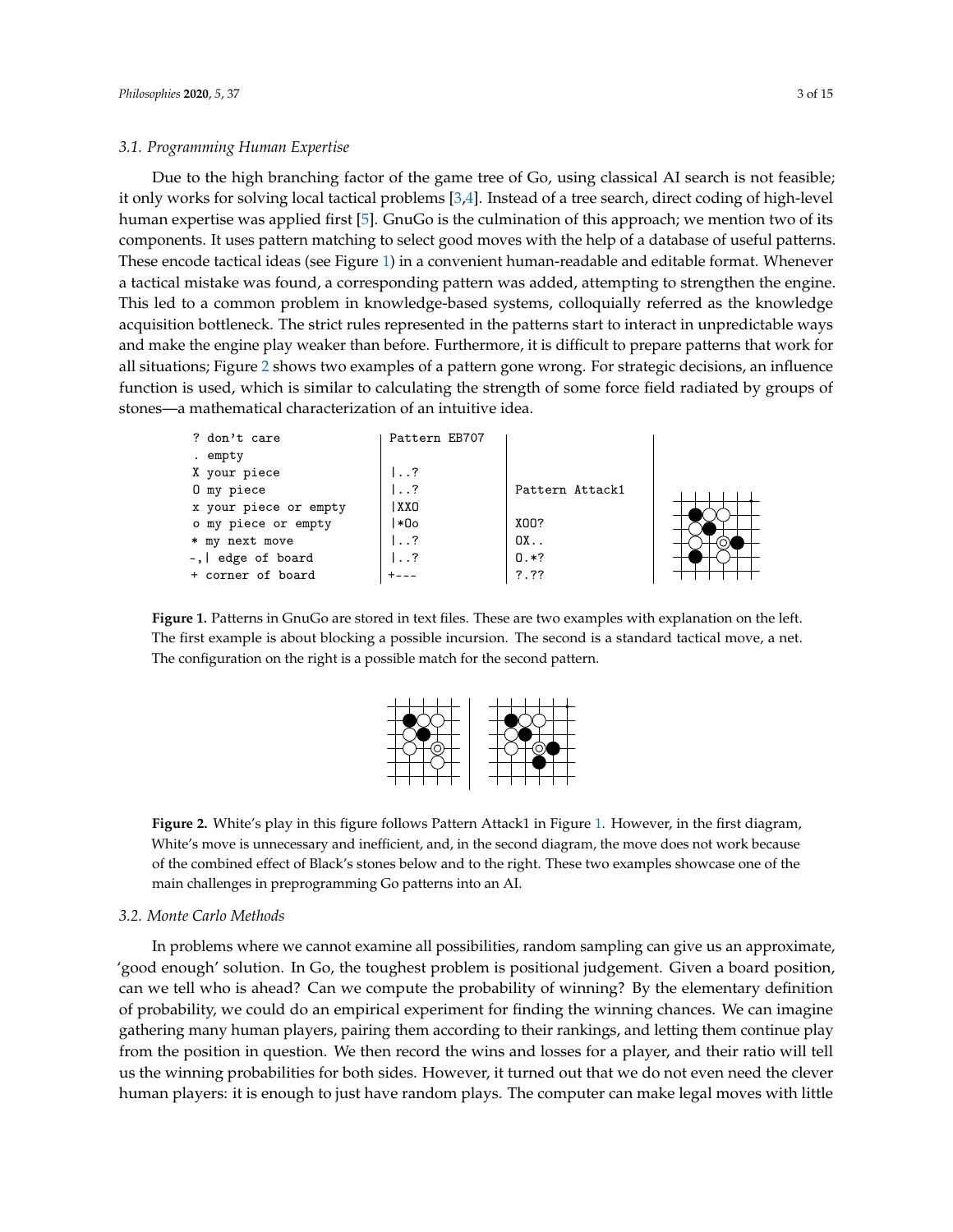computation. Consequently, it can quickly play a large number of random games from any board position. This is an example of a Monte Carlo simulation.

The Monte Carlo methods in Go did not shock the Go community. They did not get an AI to the professional level even when it was combined with the tree search, so not many people took notice. However, we argue that even the somewhat limited success is really surprising from the human perspective. The computer appears to play cleverly, playing at a strong amateur level [\[6\]](#page-13-5). It can also read life-and-death positions correctly, although it may need the help of an opening pattern dictionary. However, looking under the hood reveals something rather silly: the engine spends most of its time playing random moves, akin to the proverbial monkeys banging on a typewriter, eventually producing the works of Shakespeare. Except that, in the case of board position evaluation, the randomized method does work. This is different from what many would consider intelligent activity—but how different is it, really? Advances in cognitive neuroscience actually suggest a similar picture for the brain: "neurons not only tolerate noise but even amplify it—probably because some degree of randomness is helpful in many situations where we search for an optimal solution to a complex problem." [\[7\]](#page-13-6).

#### *3.3. Deep Reinforcement Learning*

The breakthrough of AG was due to a well-engineered blend of several ideas, most notably the combination of learning algorithms with neural networks.

Explicitly coding human expertise fails on two accounts. On the one hand, we do not know exactly how we play the game. It is difficult to verbalize our Go knowledge. Explanations for a move often get replaced by an 'it felt right' statement. On the other hand, there is the knowledge acquisition bottleneck problem. Even if we can formalize explicit rules, they grow in number and they start contradicting each other in some board positions. The solution is to let the computer learn from data, guided by a reward signal (wins in board games). Reinforcement learning [\[8\]](#page-13-7) has become the main method in artificial intelligence for solving complex problems.

The second idea is using a deep neural network. Modeled after our visual information processing, convolutional neural networks produce more and more abstract representations of their inputs. In Go, the board position is treated as a bitmap image, and as in image processing, where we apply filters for detecting features of the images (e.g., edges), successive layers of neurons work with higher level representations of the position. The output of the network is a probability distribution of the suggested moves, which can also serve as an evaluation of the board position. Neural networks without search can already be very strong, but combined with a Monte Carlo tree search they can reach superhuman level.

Why does deep learning work? When we contemplate the hill-climbing algorithms, it seems unavoidable to get stuck at some local maximum. However, this intuition comes from low-dimensional thinking. We already have problems seeing the Klein-bottle as it really is without intersecting itself. The search space of neural networks, however, has millions of dimensions, and so there is always some dimension to move away from a local maximum.

#### **4. Using AIs**

The grand challenge of AI as a research field was to produce a Go-playing program that can beat the best human player. What is the next step? We now have a variety of Go engines at that level. What can we do with them?

## *4.1. Playing against AIs*

Before AG, beginners of the game were advised not to play too much against AIs, as they often made strange and inefficient moves, possibly causing humans to learn bad habits. Currently, we have the same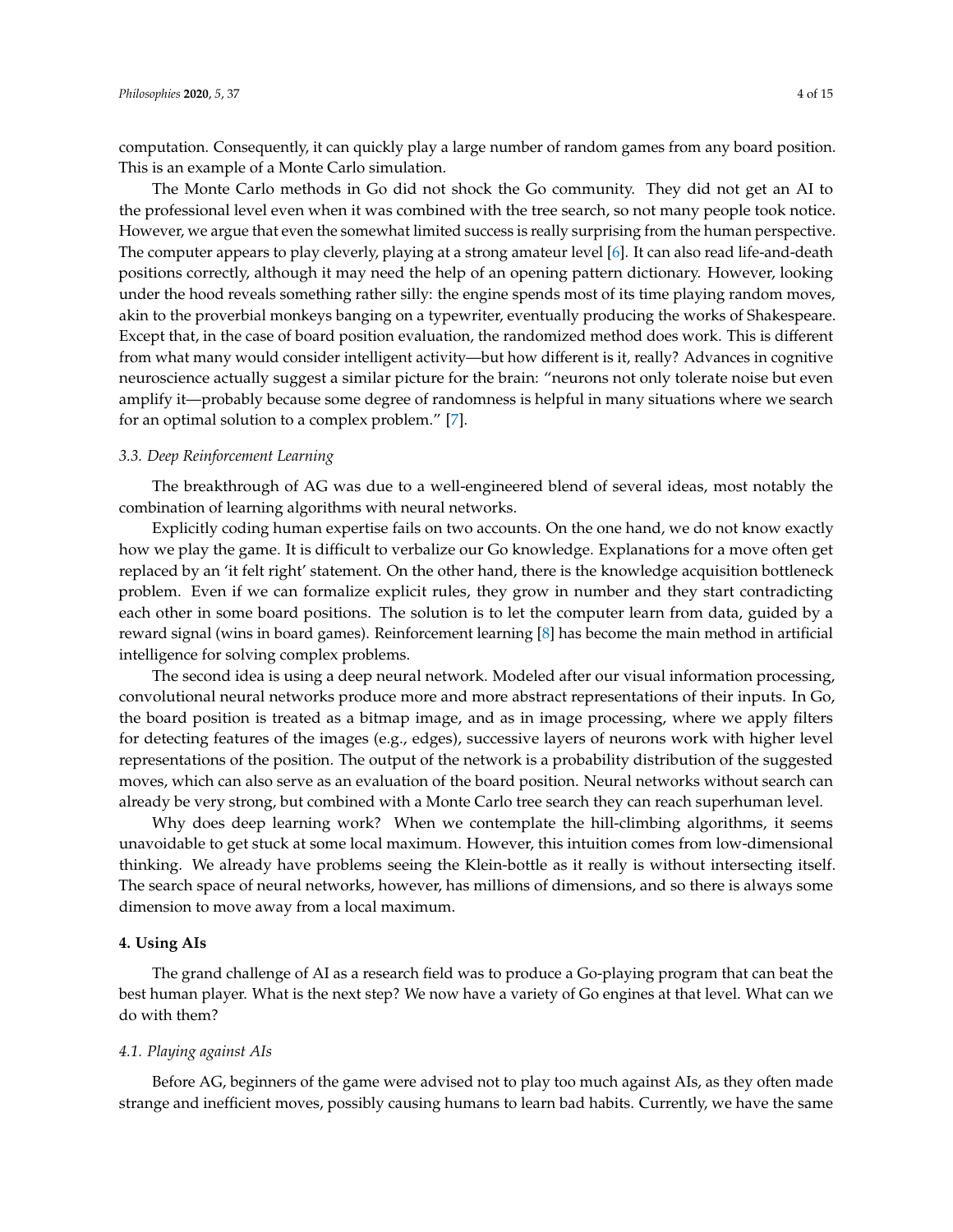advice for a different reason. It is hopeless and frustrating to play against an AI, since it is practically impossible to win. To help this, we can:

**Play handicap games:** One of the best features of Go is its natural handicap system that works by allowing Black to place extra stones on the board in the beginning.

**Limit the AIs:** There are numerous attempts to tweak AI engines to play weaker, or one can also play an earlier network. Both of these methods may suffer from the problem of the AIs making strange, unreasonable moves.

## *4.2. Analysis*

Modern AIs are not very suitable as sparring partners, but they are useful as analysis tools. Learning from one's mistakes is one of the best ways for improving. Reviewing games is the recommended method for developing playing skills, but how can we identify our mistakes? How can we find the alternative, better variations? The AIs' analysis tools solve this problem, giving a probability distribution of good moves and their evaluations. One can easily compare the game move with the predicted good moves. When the difference between the game move and the AI move is big, a mistake is found.

The AI's principal variation (the most advantageous sequence of play) can give information about a better way of playing, but how much a human can infer from it depends on the player. An AI cannot explain why it plays its moves beyond giving an estimated winning probability and possibly a score estimation, but humans cannot generate these numbers on their own. The AI's output is generally the most useful for a human if the AI's idea was originally conceivable for the human, but depends on an important key move or realization later in the sequence to truly work. More often, however, an AI chooses its moves by its superior whole-board judgement, which is difficult to explain in human terms.

What can strong players learn from analyzing their games against the AI? A primary obstacle may be that the human moves are good, but the AI's moves are simply just a little bit better each time. If this difference is caused by the AI's moves being better in a complicated whole-board context, there may be no way for the human to infer new knowledge from the AI's suggestions. Thereby, the reward signal is not useful, the end result of a game is always a loss, and the individual moves are not bad either—they are just slightly less good than the AI's.

One way for a human to start circumventing this problem is to learn and memorize long sequences that have been shown to be fair in a local context, and to learn how to match a particular sequence for a particular whole-board position. This way, by playing prestudied sequences, a player can effectively reduce the number of loss-making exchanges, improving their result against the AI. However, it can be argued that this way a player is 'playing the opponent, rather than the game'; a single deviation from the pattern by the opponent would leave the player unsure of what to play next.

Generally, Go players are the most interested in analyzing games that they lost. After winning a game, the Dunning–Kruger effect [\[9\]](#page-13-8) and the confirmation bias join hands to make a player think that everything went according to plan, and that there is nothing more to learn from the game. However, examining won games in detail is often revealing, and sometimes even shocking: in the majority of games, the case is that the player made a lot of mistakes, and simply won due to more mistakes by the opponent. This finding follows the traditional wisdom of Go teachers that there is a lot to learn from every game.

#### **5. Impact**

A game as a cultural phenomenon is a dynamical entity. The rules may remain the same, but how the game appears in society is constantly changing. Who are the players and what motivates them to play? What collective knowledge do they have about the game? The appearance of superhuman AI engines is a large perturbation in this development.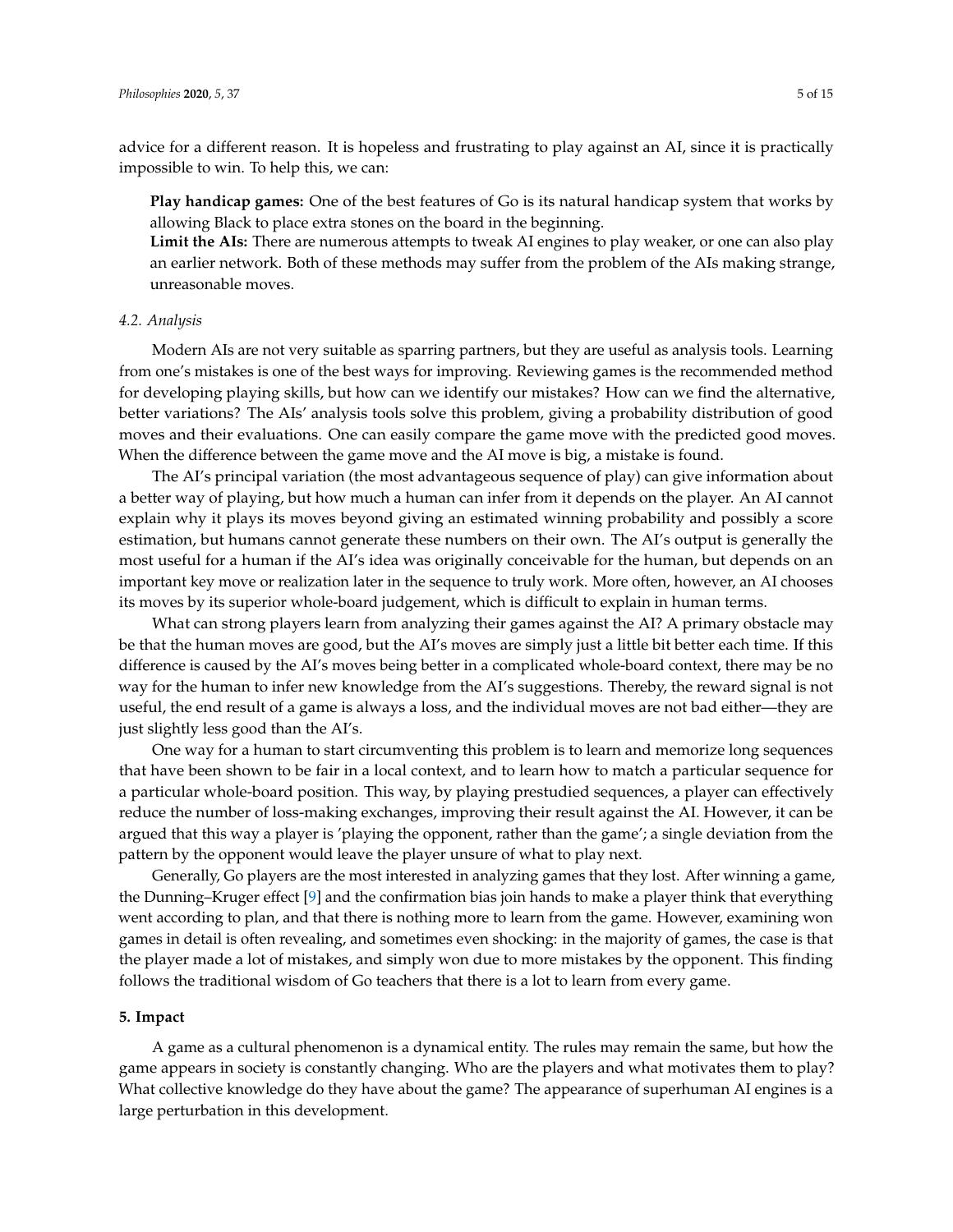#### *5.1. Shifting View of Strong Play*

How is the perception of strong play changing? Note that we are not defining strong play here, but the perception of it. We contrast two polarized views that span the spectrum of different ways of thinking about playing strength.

The traditional view of skill in board games is defined by a player having a flash of insight, an unexpected idea to turn the game for the better. This can be labeled as the 'romantic genius' viewpoint, where the player's innate talent and the inspiration create something new and admirable on the spot. In a sublimated form, this is still with us. For instance, probably the most famous played game of Go, the Ear-reddening game (played in 1846), is remembered by Black's move 127, an exceptional move in the center of the board that caused White's ears to flush red [\[2\]](#page-13-1). As a more recent example, in the Hikaru No Go comic and animation series [\[10\]](#page-13-9), the 'divine move' is sought after by the top players.

As the quality of preparation for games improves and accumulated wisdom expands, there is less room for this out-of-the-blue type of creativity. Computer programs further accelerated this natural progress. Therefore, the current viewpoint of strong play is rather different. It is the ability of not making mistakes, just exploiting the faults in the opponent's play, no matter how small. 'You can't win a game unless the opponent makes a mistake. The trick is in creating a position where there is more opportunity for the opponent to go wrong.' [\[11\]](#page-13-10). Stated even more succinctly: You cannot win a game, but you can wait for the opponent to lose it. Solid, sustained performance became the indicator of strong play. Deep learning AIs excel in faultless play so much that measuring consistency of the performance of a player move by move is a way to detect possible cheating in online play [\[12\]](#page-13-11).

#### *5.2. Social Changes*

How do the changes ushered by the appearance of superhuman AIs affect players? Big media events, such as the historical AG vs. Lee Sedol match in 2016, can have big emotional impacts either way, but they do not change the everyday life of the Go community. On the contrary, the subsequent development is revolutionary: the technology became widely available and accessible. AG was never released as a software package, but the published papers [\[13–](#page-14-0)[15\]](#page-14-1) contain enough information to reimplement the engine. Open-source projects with distributed training (the computation-intensive, but embarrassingly parallel self-plays) could reproduce the results [\[16](#page-14-2)[,17\]](#page-14-3). By themselves, they had limited impact. These software packages required software engineering expertise to install on computers. Therefore, other open-source projects concentrated on user interfaces and usability. The graphical analysis tools became widely available, even on mobile devices or simply on the web. They display realtime information about the engine's 'thinking' process (e.g., win rate, estimated score lead, etc.) both numerically and visually integrated in the board view.

As a first-hand experience, we describe how teaching changed recently in an integrated AI/Mathematics university course. In early 2019, students could see a demonstration of an AI game analysis, prepared by the instructor on a single dedicated computer. A year later, most student games were routinely analyzed by an AI. Less than a year later, in the second half of 2020, immediate AI analysis has been built into the game server (OGS) used for the course. In short, *superhuman Go knowledge became accessible by everyone in our current information society*.

There are many ways a human being can be engaged with the game of Go, and they can have many different motivations for playing. Keeping this in mind, we try to identify two basic profiles: the player and the scholar of the game:

**player:** somebody who enjoys the competition and is motivated by winning games and climbing the ranking ladder; and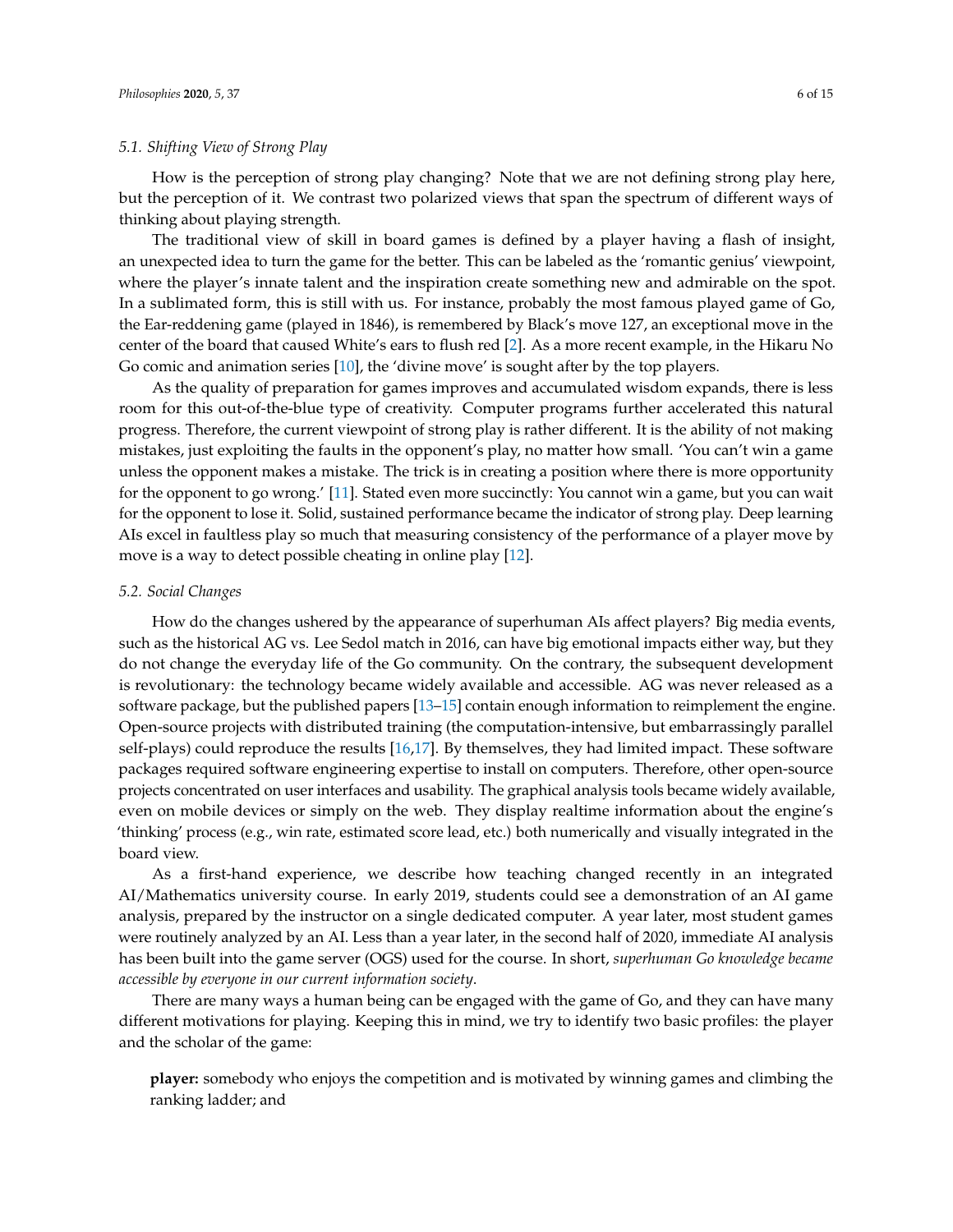**scholar:** somebody who enjoys the game as an intellectual challenge, derives pleasure from the game content and learning itself and not directly from the fact of winning.

By this dichotomy, it is clear that no pure players or scholars exist; everyone familiar with the game has a dynamically changing blend of these two extremes. Go as a sport fits into the player profile, while Go as art and science can be associated with the scholar's view. The reason we describe these profiles is that the changes induced by AIs affect the profiles differently.

Top players may experience the sense of a lost mission, since 'becoming the best' has become impossible. This sentiment may not be shared by the whole community, since most players are used to the existence of better players. However, with the wide availability of strong Go programs, cheating has become rampant in the online Go world, affecting negatively many of the players who play Go for the exciting matches against other human players [\[12\]](#page-13-11).

Scholars of the game benefit more clearly from the existence of good AI engines, as the computer can just 'tell the truth' about a debated board position. Previously, players would have to pay for teaching to get the same effect, but now it is enough to simply have a strong computer—or, in fact, even just a modern smartphone. Consequently, many Go teachers are now facing the danger of losing their jobs, even though they can still provide a big value that AIs cannot: they can explain *why* particular moves are good or bad.

## **6. Can Humans Catch Up?**

At the moment, the almost unanimous answer is no. The succession of AG, AGZ, and AZ was so quick and impressive that it left no room for doubt. Some might tentatively mention the possible 'delusions' that the modern AIs may still have. Due to the statistical process inside, they might get a position's evaluation wrong, as happened in the fourth game of the AG vs. Lee Sedol match. However, these are specific to particular networks, and they do not appear deterministically. Another possibility is that the deep learning AIs might be plateauing as the pure Monte-Carlo engines did, albeit at a higher level.

If the AIs are not at perfect play, then by definition there are counterstrategies. We also do not have evidence for humans reaching their limit. The development of mathematics shows that concepts that were extremely difficult to grasp in the beginning (e.g., complex numbers) are now easy textbook material. It is imaginable that our knowledge about the game will advance by similar conceptual leaps. Understanding the output of current AIs could be the key to that development. For that purpose, we can compare our studying method to the AIs' learning algorithms.

#### *6.1. Human versus AI Learning*

How do we learn? How long does it take? Who do we learn from? What does AG do? The technical details are precisely described [\[13](#page-14-0)[–15\]](#page-14-1), but they do not sufficiently answer the question on a conceptual level. Here is one way to think about it: Go knowledge is not given by a few strict rules, but a large set of *mini skills* [\[18\]](#page-14-4) that are not too easy to express verbally. Making these skills more explicit and explainable is very much the process of becoming a professional player. A human player learns these skills from their masters, from historical game records, and from their own games. It takes a long time to build up expertise, and every player has a unique selection, a subset of all available mini skills. AG does the same: it learns from existing game records. It goes through games of strong players and remembers the good ideas. Not the moves directly, since the exact same board position has a near-zero probability of occurring again, but the statistical patterns of good moves. There are clear differences between actual implementations of this learning process. The brain learns by forming and adjusting connections between neurons. AG learns by updating numerical values in a large table. Why is AG stronger? It learns more quickly, therefore it can acquire more of the mini skills in a short amount of time. AG can be understood as a search engine that has access to all previous knowledge, not with a rigid, but with a flexible, statistical pattern matching.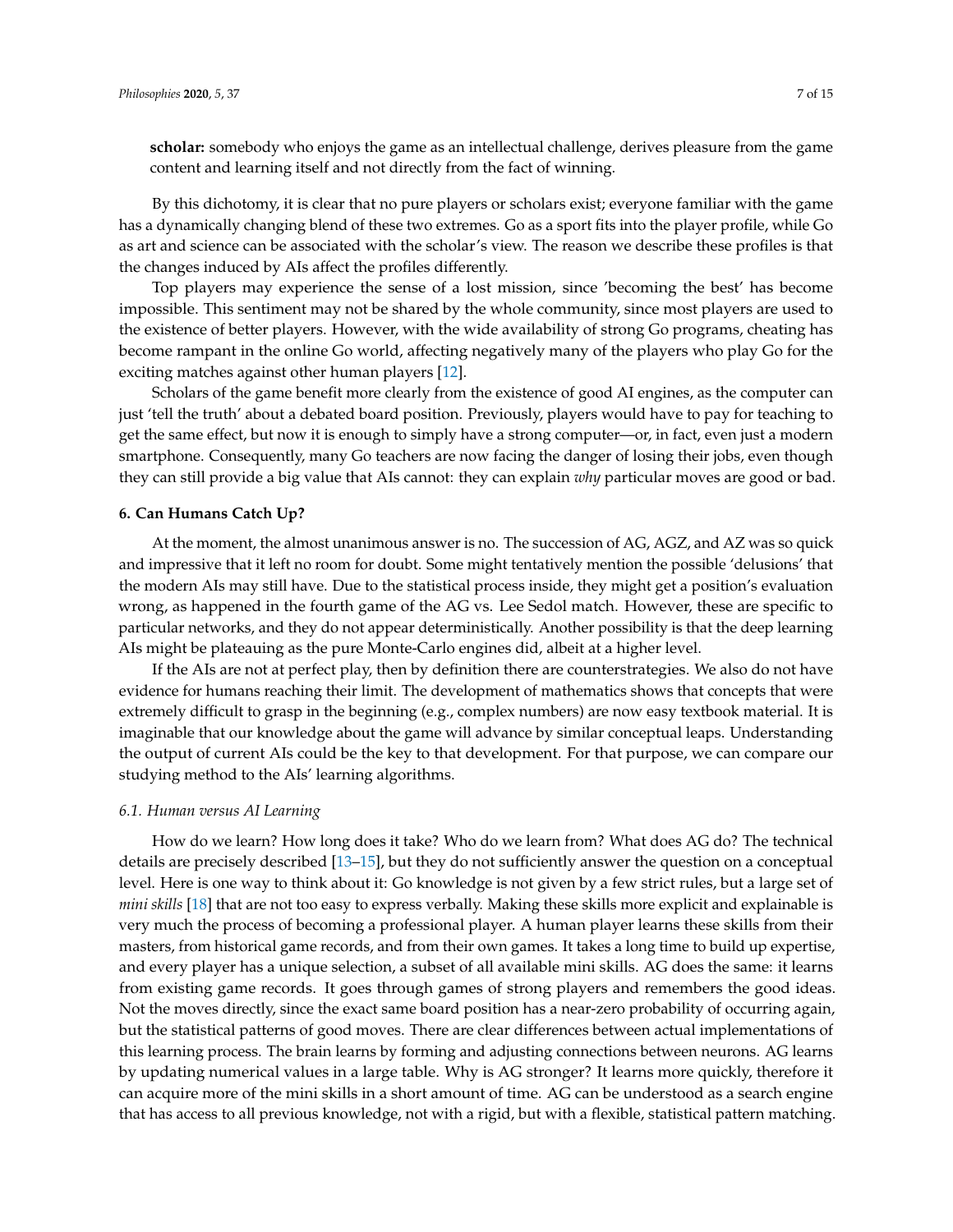In effect, playing against AG is playing against many strong players at the same time, while a human player has a more limited collection of master players to learn from. If the human player could go through all the 30,000,000 positions AG learned from [\[19\]](#page-14-5), could we expect the same kind of performance from the human as well? This is not possible simply due to the lifespan of a human being and due to personal and social constraints. However, where the upper knowledge limit of the human brain lies is an interesting open question.

Another advantage the AI engines enjoy is that they do not need other players to learn from: self-plays are sufficient. They were used in AG, but AGZ took it to the next step, not learning from expert games at all. For humans, self-play seems psychologically impossible: one example is from the novel by Zweig [\[20\]](#page-14-6), and the story ends badly. Chess and Go teachers almost invariably advise against playing against oneself, but for example Bobby Fischer, who played himself as a child [\[21\]](#page-14-7), is an exception to the rule.

On the other hand, human players have a big advantage: the ability to reason about causes and effects, as opposed to the model-blind, purely associative deep learning systems [\[22\]](#page-14-8). Is it possible to improve our planning skills when we have access to high-quality statistical patterns as board-position-to-good-move associations? With planning, we can group together moves that help in achieving the same goal. It is unclear whether some representations of plans are present in deep learning AIs. They take the board position as an input image, and the subsequent layers of the neural networks produce more and more abstract representations of the configuration of the stones. What are these abstract representations? This is still a research question, but it is unlikely that they correspond to plans. This is suggested by top human players' reports that playing with AIs does not create an experience of a 'dialogue', which usually results from the players fitting and executing their plans against each other. In any case, the crucial question is the compressibility of Go knowledge. Is it possible to have higher-level representations of the ideas and mini skills, or is the large list of the weights of neural connections the ultimate way of describing playing skills?

Let us examine what happens if we postulate the impossibility of humans catching up with the current deep learning AIs. Turning the logic around, that entails that humans reached their limits. More precisely, this means either that human cleverness, i.e., using high-level rules in an efficient and flexible manner, has an inherent limitation or that Go knowledge is not compressible.

#### *6.2. Taboos and Dogmas*

In its learning process, AGZ recreated and then surpassed human knowledge [\[14\]](#page-14-9). It is humbling that a simple learning algorithm with enough computational power found the same pieces of knowledge that many humans produced collectively during the history of the game. It is also reassuring to find that humans did things right up to a certain point.

It appears now that knowledge generation and transmission have constraints in human culture. Before AG and AGZ, we all agreed on some principles that turned out not to be universally valid. They were passed on from masters to newer generations of players, and no one had the playing strength and perseverance to prove them wrong. The new AIs broke some taboos, making us face our dogmatic way of thinking. Starting from the famous Move 37, the AG Master series made this increasingly obvious. Figure [3](#page-8-0) shows a couple of examples.

Did the AIs free us from dogmatic thinking? Certainly, now people are willing to try more ideas. However, there is an increasing tendency of mimicking AI moves without properly understanding them. This is probably just a newer version of dogmatic thinking.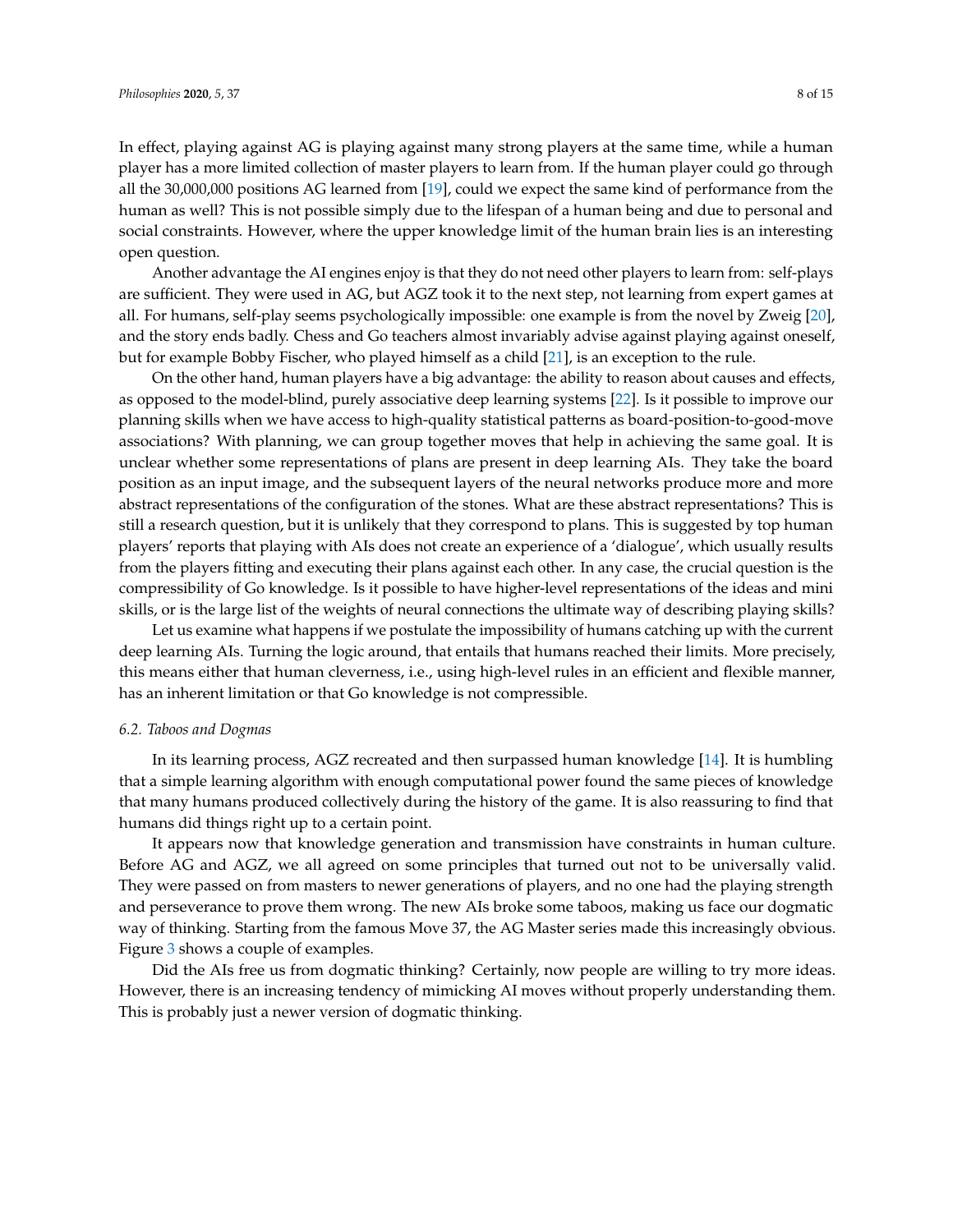<span id="page-8-0"></span>

AG vs. Lee Sedol match in 2016, Game 2, the famous Move 37—first thought to be a mistake by commentators.



AG Master vs. Kim Junghyun, Game 23 in the Master series.



AG Master vs. Park Junghwan, Game 24 in the master series.

**Figure 3.** Shoulder hit on the 5th line goes against the previous wisdom of the balance of the 3rd (secures territory) and 4th line (creates influence). Early 3-3 invasion was considered to be a weak move, until strong AIs started to play it earlier and earlier (now as early as the 2nd move). Crawling on the second line again contradicts the idea of 3rd–4th line balance, but in this example it worked very well.

## **7. Perfection: Mathematical and Relative**

The ultimate goal for a player is being invincible in the game, i.e., being maximally efficient and error-free. This is the final endpoint of the learning process. In Go, perfection is theoretically possible, but it is unclear whether it is realizable or not.

## *7.1. Solved Games*

There is a negative relationship between the complexity of a game and human interest. If it is easy to solve, it does not hold human interest for long. For example, tic-tac-toe can amuse small children, but only until they find the optimal strategy. Roughly speaking, there are the small games we can solve, and the big games we cannot and which we therefore are fascinated by. Checkers is in the intersection of solved and interesting games [\[11\]](#page-13-10).

People sometimes refer to AG with the phrase of Go being solved. This is not correct, since creating a superhuman Go playing entity is not the same as mathematically solving the game. To be precise, there are different levels of a game being solved [\[23\]](#page-14-10):

**Ultra-weakly solved:** The result of perfect play is known, but not the strategy. For example Hex, where a simple mathematical proof shows that the first player wins, but we do not know how to achieve that result.

**Weakly solved:** Perfect result and strategy are known from the starting position. Checkers is solved this way; therefore, there are still positions for which we do not know the perfect result.

**Strongly solved:** For all legal board positions, we know the perfect result and we can demonstrate a sequences of moves leading to that.

Solving Go was possible only for small boards, up to 30 intersections [\[24,](#page-14-11)[25\]](#page-14-12). Figure [4](#page-9-0) shows what it means to be solved in Go: we can see the best available result for each opening move. We also know that to balance the game we need to choose komi to be 25 (assuming area scoring). Beyond these small boards, solving Go becomes hopeless. The game's combinatorial complexity is prohibitively high [\[26\]](#page-14-13). Moreover, Go is a constructing game. In checkers and chess, the board position eventually evolves into well-known and solved endgame positions, simply due to the reduced number of pieces. In Go, we end up in unique board positions that are crystallized summaries of the game moves.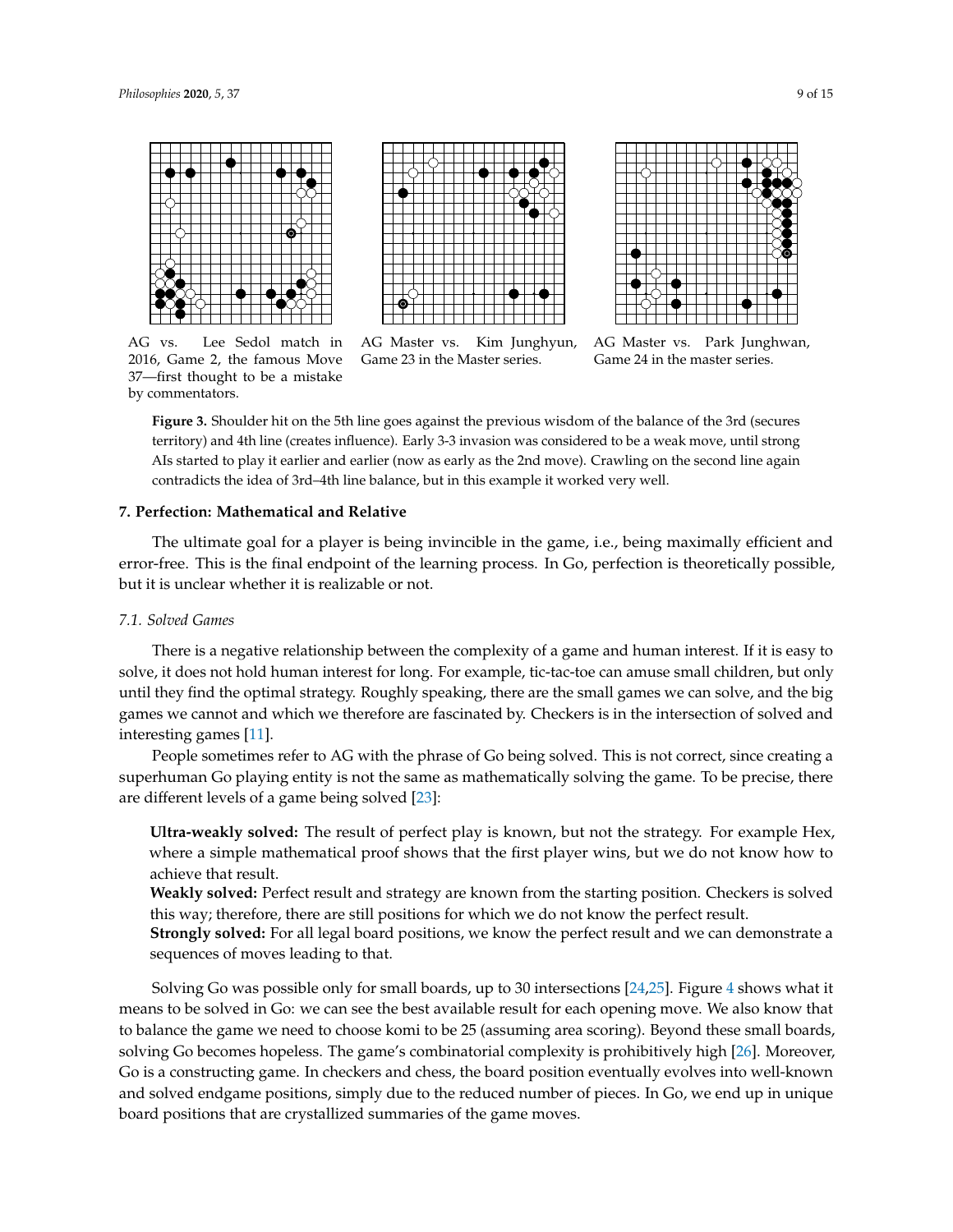

<span id="page-9-0"></span>**Figure 4.** Best available results on the  $5 \times 5$  board for the first move of Black [\[24\]](#page-14-11), assuming area scoring. Color indicates winner and the number is the score lead.

Perfect games are paths in the game tree where every branching (every move) leads to a maximal possible score. In other words, none of the players make a mistake. If we have the full game tree, the standard minimax algorithm can find these paths [\[27\]](#page-14-14).

Having access to the complete game tree would allow us to answer questions that mathematicians like to ask. *What is the length of the shortest perfect game(s)? How about the longest? Is there a perfect game without a capture? What is the maximum number of captures in a perfect game?* In high-level play, there is no need to play capturing races out, since both players can see the end result; thus, an invisible threat guides their moves. In beginner games, on the other hand, it is often an issue that the players run out of stones due to the high number of captures and recaptures. However, we cannot conclude that perfect games should not have captures, as in superhuman AI self-plays we often see large groups given up if there is a big enough compensation. The AIs do not show the same type attachment to territories already staked out or to established groups as humans do [\[28\]](#page-14-15). Extensive ko fights also generate a large number of captured stones.

The combinatorial complexity of the game prohibits us from having answers to these questions with a brute-force method. How far are the current Go engines from perfect play? There are some indirect ways to measure that distance, e.g., the added value of the tree search to the raw output of the policy network [\[12\]](#page-13-11). The current AIs are certainly not at perfect play yet, as omniscient neural networks would have only three distinct output win rate probabilities of 0%, 50%, and 100% for all board positions. Talking in terms of probabilities other than these three values is admitting ignorance.

#### *7.2. Relative Perfection*

A game can be perfect relative to a playing entity: the entity chooses all the moves to its best knowledge. Does such a balanced self-play lead to a draw? Assuming that the ultimate result in perfect Go is a draw, this can separate engines into two groups: ones that produce draws and ones that do not. Alternatively, this criterion can classify them along a spectrum by the probability of producing draws. Logically, if we have perfect play, then we get draws. If we get draws, perfect play is not guaranteed, but not getting draws guarantees suboptimal play. We produced handcrafted AI self-plays, i.e., we used engines to do continuous analysis and chose the next move manually when a clear choice emerged. Although relative perfection is not easy to define precisely, we used the following conditions in the experiments.

- 1. Winning chances are balanced in the beginning, as close to 50% as possible. This is achieved by evaluating the empty board adjusting komi to a suitable integer value.
- 2. The game has to end in a draw (for a given ruleset).
- 3. At each turn, the playing entity chooses the best known moves, thus it is not allowed to choose a weaker move in order to attain a draw artificially.

The summary of the observations is that strong AI engines can reliably produce drawn games while weaker ones cannot. GnuGo can probably achieve a draw in self-play only by pure luck. Even then, the game is full of mistakes that happen to cancel each other. Using pure Monte Carlo tree search with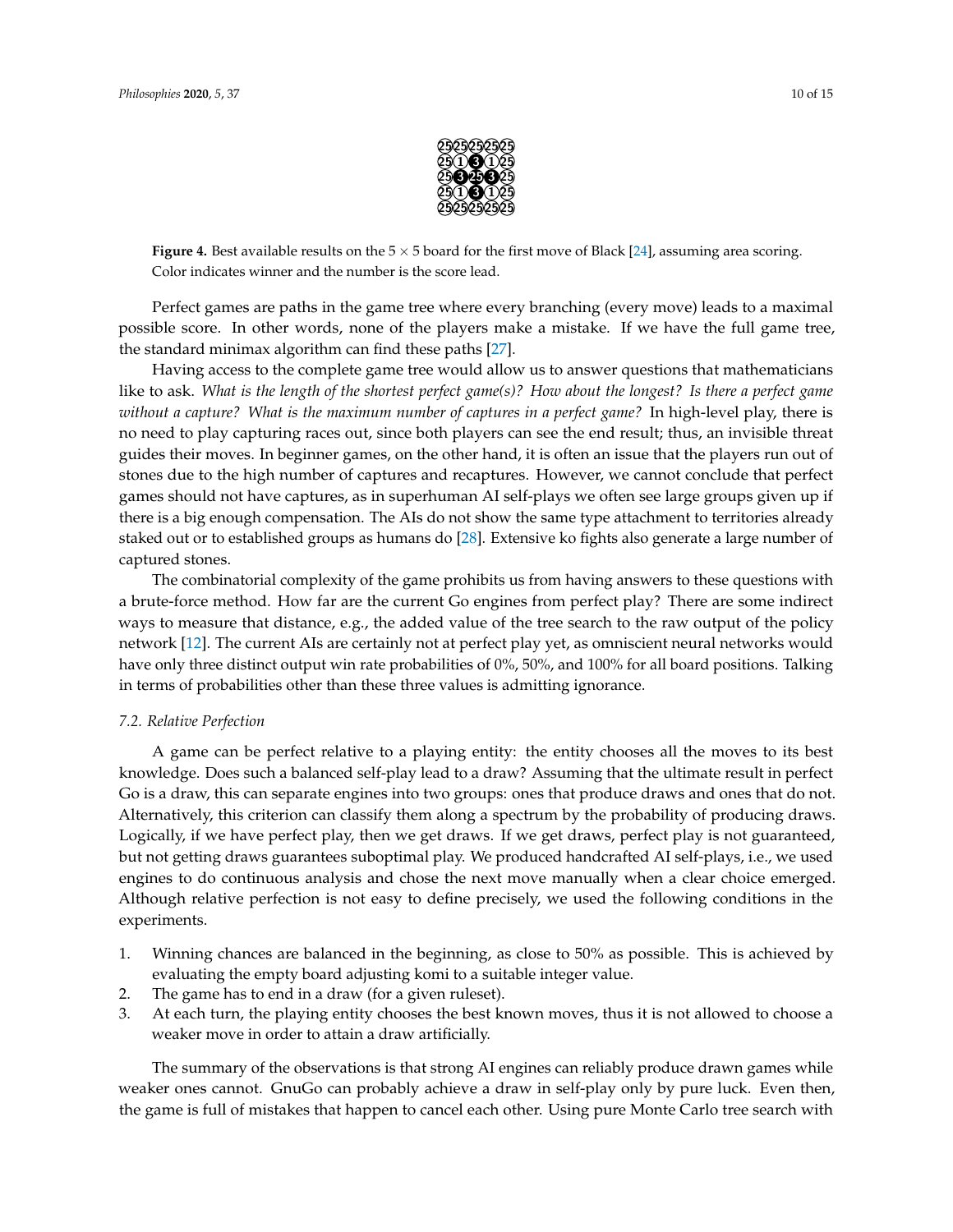millions of playouts, Pachi [\[6\]](#page-13-5) can maintain balance for a while, but then one side slips a bit, and then the difference steadily grows. Interestingly, Leela Zero (network  $276$ ,  $40 \times 256$ ) also has trouble achieving draws. Analyzing it with KataGo v1.6.1 (network g170-b40c256  $\times$  2-s5095420928-d1229425124, 40  $\times$  256), it becomes clear that Leela Zero's network does not see that the predicted scores are far away from zero. On the other hand, Leela Zero has a different opinion about KataGo's balanced self-plays. It is easy to decide who is more in the right in this case: KataGo reliably wins matches against Leela Zero.

## 7.2.1. Motivations for Relative Perfection

In game analysis, we observed that Go AIs can keep the winning probability and the score lead constant from any board position. This was contrasted with human play (including professional games to some extent) with some amount of zigzagging, gains and losses move by move.

Traditionally, aspiring professional players and players who want to improve are recommended to study games played by strong players. Logically, the stronger the players are, the more there is one can learn from their play. Weaker play by definition has more and stronger counterstrategies available, and is therefore less efficient as learning material. However, there is also a practical limitation of comprehension ability: similarly to how elementary school children cannot understand differential calculus, weaker players may not be able to follow what is going on in professional games. Traditionally, this problem is solved by including human-made commentaries along with game records.

Relatively perfect games by AIs are arguably the most optimal study material, since they involve moves that have the relatively smallest amount of weaknesses and counterstrategies. However, it remains an open question whether such study material is efficient for human players, who learn to play the game by attaching meaning to stones on the board and moves they make. An AI chooses its move by its superior policy network and whole-board view for which a human cannot compensate; a human player, instead, creates a narrative for a game and judges more constrained positions against each other. If an AI's play cannot be explained in these terms, it may be difficult for a human to infer useful knowledge from its games.

It is a special feature of Go that draws are meaningful, i.e., they fulfill the goal of the game, surrounding territory. In chess, the goal is to checkmate the opponent's king, so in a draw the players mutually admit the inability to do so.

If for nothing else, these game records are good intellectual exercises for refuting them as 'perfect' games. A human paired with an AI can look for mistakes, the existence of which would show that it is not a perfect game.

## 7.2.2. Creating 'Perfect' Games

Relatively perfect game records can be created by AI self-plays by two different methods:

**Extremely long thinking times:** While the raw policy output of the deep neural networks in modern AIs already has superhuman strength, the Monte Carlo tree search can further refine the policy and yield even better moves. Theoretically, Monte Carlo search methods converge to an optimal solution given enough time [\[29\]](#page-14-16). Therefore, giving long thinking times to the engines can approximate perfect play.

**Handcrafted self-plays:** A human observer can do an ongoing analysis on the board positions, restart the search if the position has several good moves, and choose between equally good options. This way the human acts as a meta level for the search algorithm.

#### 7.2.3. Observations in Handcrafting

In the following, we describe some observations during the handcrafting process.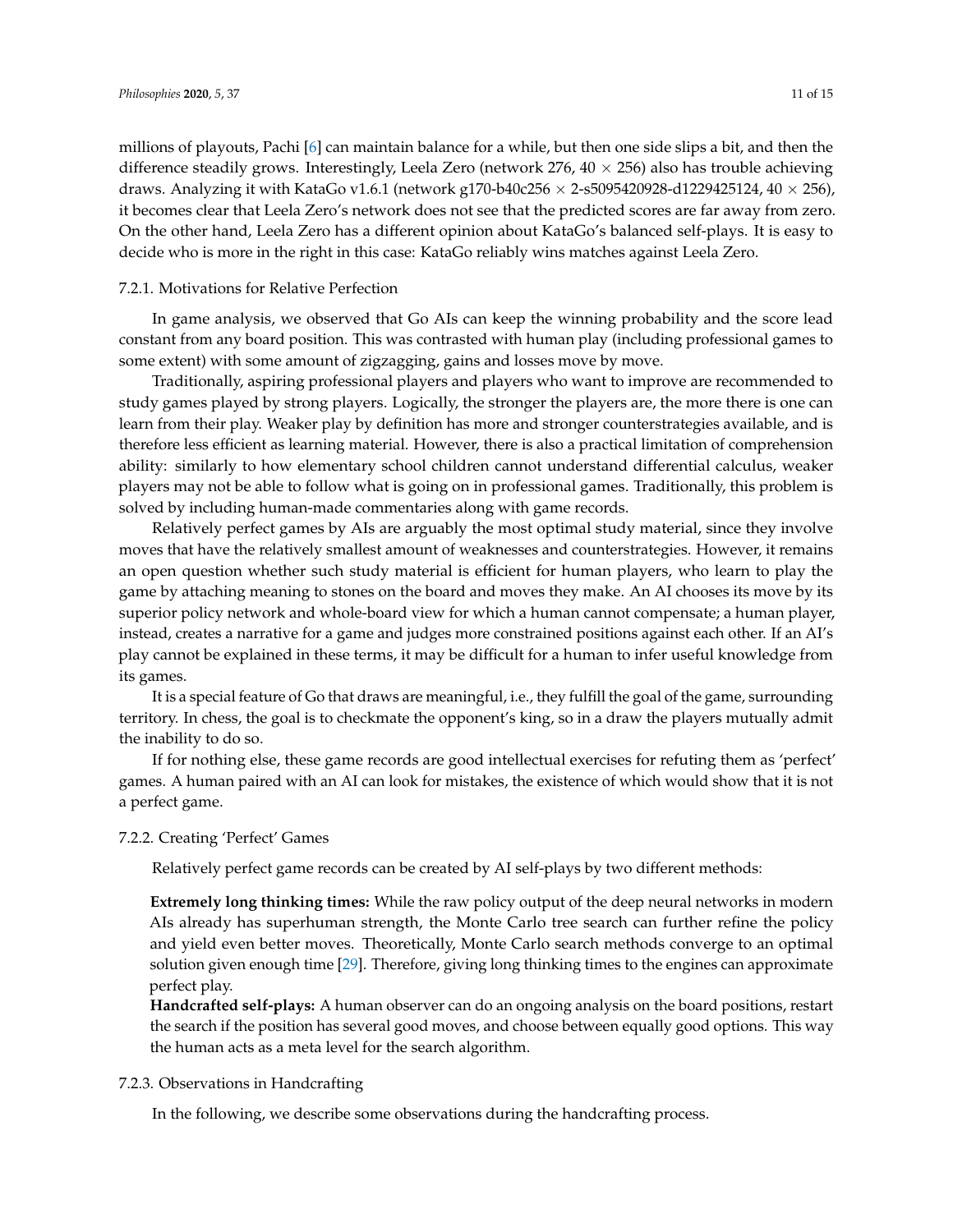**'Priming the pump':** One easy method to produce a flat winning percentage graph is to build up a large search tree by allowing millions of visits in a position, preferably at a position with a forced move, so all simulations go into one move. Then, one can relatively quickly make the moves by following the most visited move until the built-up visit count disperses, usually when there are two moves with equivalent values. On the  $9 \times 9$  board, building up the search tree in the opening almost takes the game to its endgame. However, the search can become biased, and somehow the choices are not as good as they look.

**Restarting the search:** The Monte Carlo tree search is a randomized process. Therefore, it should not be surprising that restarting the search gives different recommendations for the next move.

**Making the endgame sensible:** The neural networks we use now were trained to maximize the winning percentage and to some extent the score lead. They do not value the aesthetics of the moves. This becomes a problem in the endgame, when the engines suggest moves that actually do not change the score. The theory of endgame can be discussed with mathematical precision [\[1\]](#page-13-0) and can even be played perfectly [\[30\]](#page-14-17). There is probably room for developing an engine that switches from the neural network to a coded algorithm to play the endgame with no unnecessary moves. In the meantime, we can use the human observer to select aesthetic moves.

**The engine changes its mind:** It is a frequent phenomenon that, after millions of visits, well after a best move has been established, a better option emerges. The engine 'changes its mind'. Clearly, this is due to the discovery of a better variation somewhere deeper in the search tree. This does not matter much when playing against human players, but in self-play this leads to a more balanced game.

#### **8. How Compressible Is Go Knowledge?**

We can accelerate the human learning process by making it faster (which we do not know much about) or by reducing the learning material. Can we do a lossless compression of the knowledge required to play Go perfectly? First, we need to look at the uncompressed data.

#### *8.1. OmegaGo*

If the story started with AlphaGo, then it will end with OmegaGo, which will make a perfect move in each legal board position. There is a simple (imaginary) implementation of OmegaGo. We know that there are approximately 2.082  $\times$  10<sup>170</sup> legal board positions on the 19  $\times$  19 board [\[26\]](#page-14-13). For comparison, the number of particles in our observable universe is in the order of  $10^{80}$ . This means that even if we could somehow convince an elementary particle to store a board position worth of information, using up all of our universe for data storage, we still would not be able to call it a good start. Without access to many other parallel words, this remains a thought experiment. However, let us not focus on the practical problems for now.

The legal positions are all accessible from the starting position (empty board), if the ruleset allows arbitrary many passes during the game. This implies that we have all handicap games as well. We generate the whole game tree and, by using the standard minimax algorithm [\[27\]](#page-14-14), we can figure out the maximal guaranteed score, let us say, for Black. With enough patience for the game tree traversal, we can finally build OmegaGo.

OmegaGo is just a database, a map from board positions to moves. Each position is associated with an optimal move. There may be more moves that guarantee the optimal value, but for realizing perfect play it is sufficient to have one. (This leaves the possibility for an updated version, OmegaGo+, in case there is a market for a perfect engine that plays with more variety). The program operates as a lookup table: it takes a board position, finds it in the database, and returns the corresponding perfect move. There is no planning and reasoning present in OmegaGo. Thus perfect play is possible without those skills, but it may not be realizable.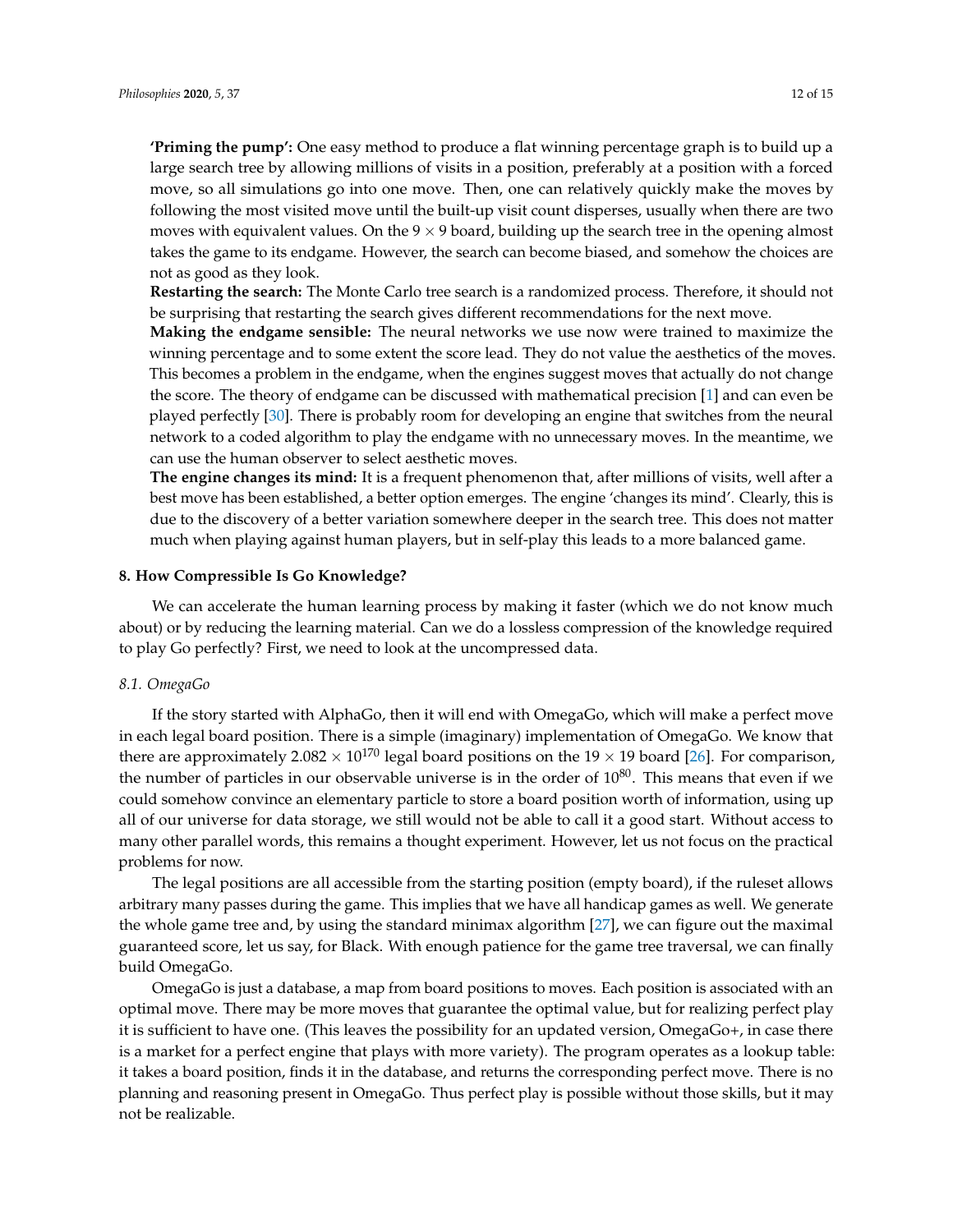The size of the code for the database lookup is dominated by the size of the dataset. Therefore, we only need to calculate the storage requirement of the database in order to get the size of the OmegaGo software package. We need 573 bits to define the configuration of stones, 9 bits for denoting an illegal move (ko), and another one for whose turn is it, 9 bits for the perfect move, 592 in total. OmegaGo needs  $1.23 \times 10^{173}$  bits,  $1.47 \times 10^{169}$  megabytes. In contrast, the current Leela Zero network size is about 90 MB (compressed). How far is it from perfect play? Certainly the distance is not proportional to the storage requirements, as that would imply that AIs made near zero progress.

## *8.2. Which Complexity Measure?*

What is the smallest code size that can provide exactly the same information as the complete table? In other words, what's the Kolmogorov complexity of the game? We require a program that takes a string—a board position—and produces another string—a perfect move. What is the length of a minimal size program that can do this? The answer is simple. It takes very little to write a tree search algorithm that goes through all possible continuations of the board position and picks the first move of a maximal sequence. This is again OmegaGo; we simply traded a large memory bank for a long computation.

A similar approach was suggested by Rhodes [\[31\]](#page-14-18), using algebraic automata theory. The player is modeled as a finite state automaton (algebraically as a transformation semigroup), and its complexity is defined by the number of hierarchical levels in the structure of the automaton. This corresponds to the number of intermeshing loops in the state transition diagram of the automaton. It is conjectured that this complexity is roughly the average length of games.

Unfortunately, we are nowhere near having such precise mathematical models of players, such as Turing-machines for Kolmogorov complexity or finite state automata for algebraic complexity. However, we have some results in complexity theory. Finding the winner in an arbitrary position is PSPACE-hard [\[32\]](#page-14-19), and the same is true when restricted to endgame positions [\[33\]](#page-14-20). However, a perfect player for the weakly solved game might be able to avoid the difficult positions. In other words, are there perfect strategies that keep the games simple? Can a perfect player playing only from the empty board position have smaller computational complexity?

Alternatively, we can compare power consumption. The human brain is said to be operating on 20 watts, while a standard PC with a good GPU requires at least 200 watts. On the other hand, some of the engines are capable of running (albeit very slowly) on CPUs only, so a Raspberry Pi 4 computer can have superhuman strength, which is definitely under 10 watts. This calculation does not take into account the training process, which is larger by several magnitudes.

In practice, we use the size of a neural network as a proxy for the theoretical complexity. We know that a 40 blocks network is stronger than one with 20 blocks. However, a bigger network takes longer to train; therefore, with more computational power, we could probably produce even stronger AIs. Continuing computer Go competitions may eventually shed light on the optimal size of the network.

#### **9. Conclusions**

The rise of superhuman AIs in Go was a historical event. It brought many changes in how we play and in how we study the games—both good and bad. The game is more accessible than ever, but we have online cheating and some Go teachers may lose their livelihoods. The consequences are not played out yet; we live in a transitional period. The point we want to make here is that *the game is not over yet*. Until the game is solved, or there is clear evidence that AI engines are close to perfect play, we cannot exclude the possibility of human players reaching the level of the AI engines. Young players starting now take the AIs for granted. Are they going to be free of dogma, will they get caught in the new dogma defined by the AIs,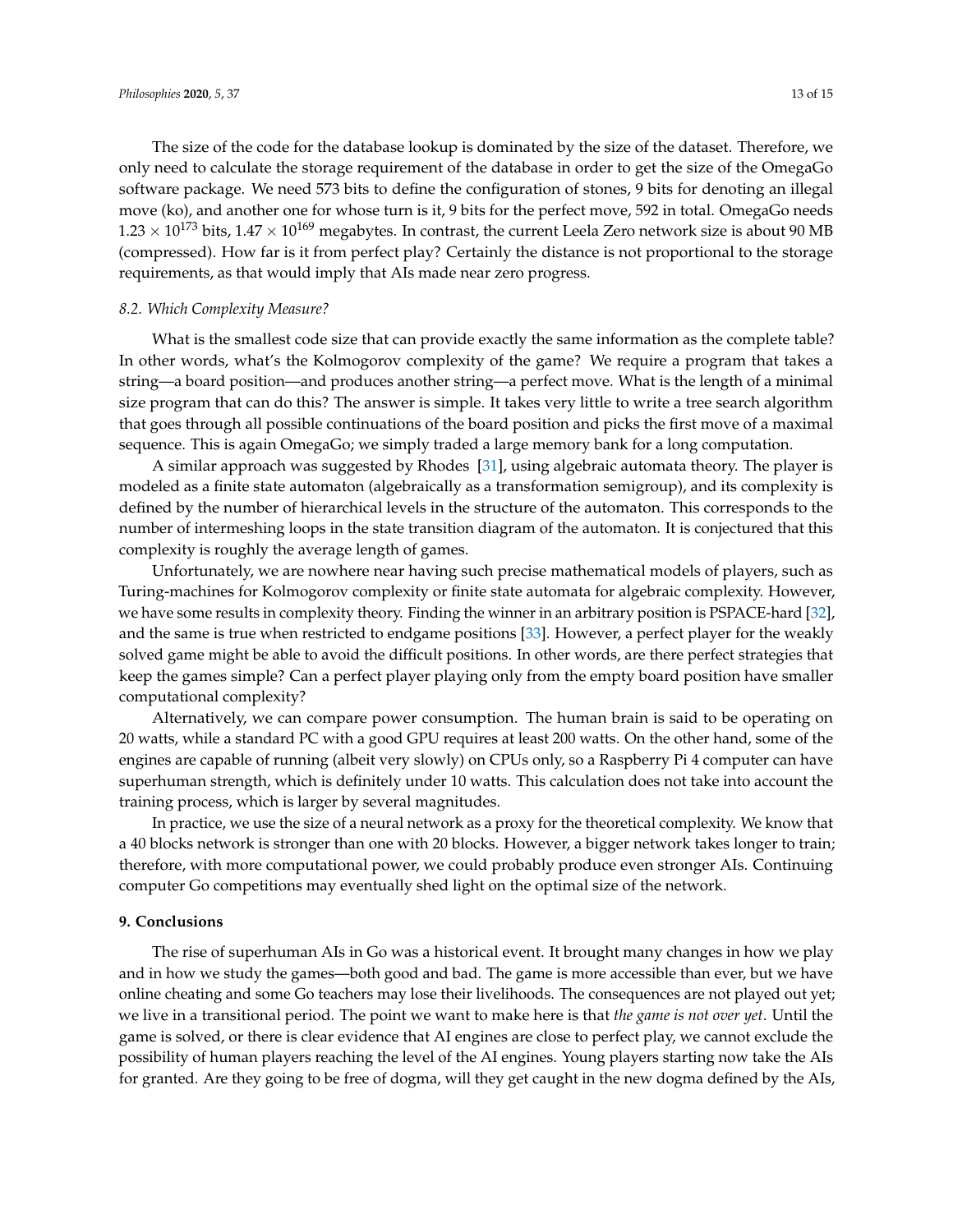or will they reach perfection? This depends on how compressible perfect Go knowledge is, and whether it fits into the human mind or high-performance computers.

We have now better opportunities in learning, understanding and improving in the game of Go, since:

- 1. we are free from the previously unknown constraints of thinking;
- 2. we have better analysis tools and access to high-quality statistical patterns; and
- 3. we have causal reasoning abilities.

The next task for the Go community is to find new narratives for winning plans informed by the output of deep learning AIs, no matter whether these plans are present in the AIs or not.

**Author Contributions:** All authors contribute equality to the article. All authors have read and agreed to the published version of the manuscript.

**Funding:** The hardware equipment for the computational experiments was provided by internal research funds at Akita International University.

**Conflicts of Interest:** The authors declare no conflict of interest.

# **Abbreviations**

The following abbreviations are used in this manuscript:

AI the field of artificial intelligence, or a software package with artificial intelligence capabilities AG, AGZ, AZ AlphaGo, AlphaGo Zero, Alpha Zero OGS Online-Go Server

# **References**

- <span id="page-13-0"></span>1. Törmänen, A.; Verlag, H. *Rational Endgame*; Hebsacker Verlag: Scheeßel, Germany, 2019.
- <span id="page-13-1"></span>2. Power, J. *Invincible, the Game of Shusaku*; Game Collections Series; Kiseido Publishing Company: Kanagawa-Ken, Japan, 1998.
- <span id="page-13-2"></span>3. Wolf, T. The program GoTools and its computer-generated tsume go database. In Proceedings of the Game Programming Workshop in Japan'94, Hakone, Japan, 21–23 October 1994; pp. 84–96.
- <span id="page-13-3"></span>4. Kishimoto, A.; Müller, M. Search versus knowledge for solving life and death problems in Go. In Proceedings of the AAAI, Pittsburgh, PA, USA, 9–13 July 2005; pp. 1374–1379.
- <span id="page-13-4"></span>5. Millen, J.K. Programming the game of Go. In *Byte Magazine*; UBM Technology Group: San Francisco, CA, USA, 1981; Volume 6.
- <span id="page-13-5"></span>6. Baudiš, P.; Gailly, J.L. PACHI: State of the Art Open Source Go Program. In *Advances in Computer Games*; van den Herik, H.; Plaat, A., Eds.; Springer: Berlin/Heidelberg, Germany, 2012; Volume 7168, pp. 24–38. [\[CrossRef\]](http://dx.doi.org/10.1007/978-3-642-31866-5_3)
- <span id="page-13-6"></span>7. Dehaene, S. *Consciousness and the Brain: Deciphering How the Brain Codes Our Thoughts*; Penguin Publishing Group: New York, NY, USA, 2014.
- <span id="page-13-7"></span>8. Sutton, R.; Barto, A. *Reinforcement Learning: An Introduction*, 2nd ed.; Adaptive Computation and Machine Learning Series; MIT Press: Cambridge, MA, USA, 2018.
- <span id="page-13-8"></span>9. Kruger, J.; Dunning, D. Unskilled and unaware of it: how difficulties in recognizing one's own incompetence lead to inflated self-assessments. *J. Personal. Soc. Psychol.* **1999**, *77*, 1121. [\[CrossRef\]](http://dx.doi.org/10.1037/0022-3514.77.6.1121)
- <span id="page-13-9"></span>10. Hotta, Y.; Obata, T. *Hikaru No Go*; Original Japanese Version Published in 1998; VIZ: San Francisco, CA, USA, 2004; Volume 23.
- <span id="page-13-10"></span>11. Schaeffer, J. *One Jump Ahead: Computer Perfection at Checkers*, 2nd ed.; Springer: Berlin/Heidelberg, Germany, 2008.
- <span id="page-13-11"></span>12. Egri-Nagy, A.; Törmänen, A. Derived metrics for the game of Go—Intrinsic network strength assessment and cheat-detection. *arXiv* **2020**, arXiv:2009.01606.